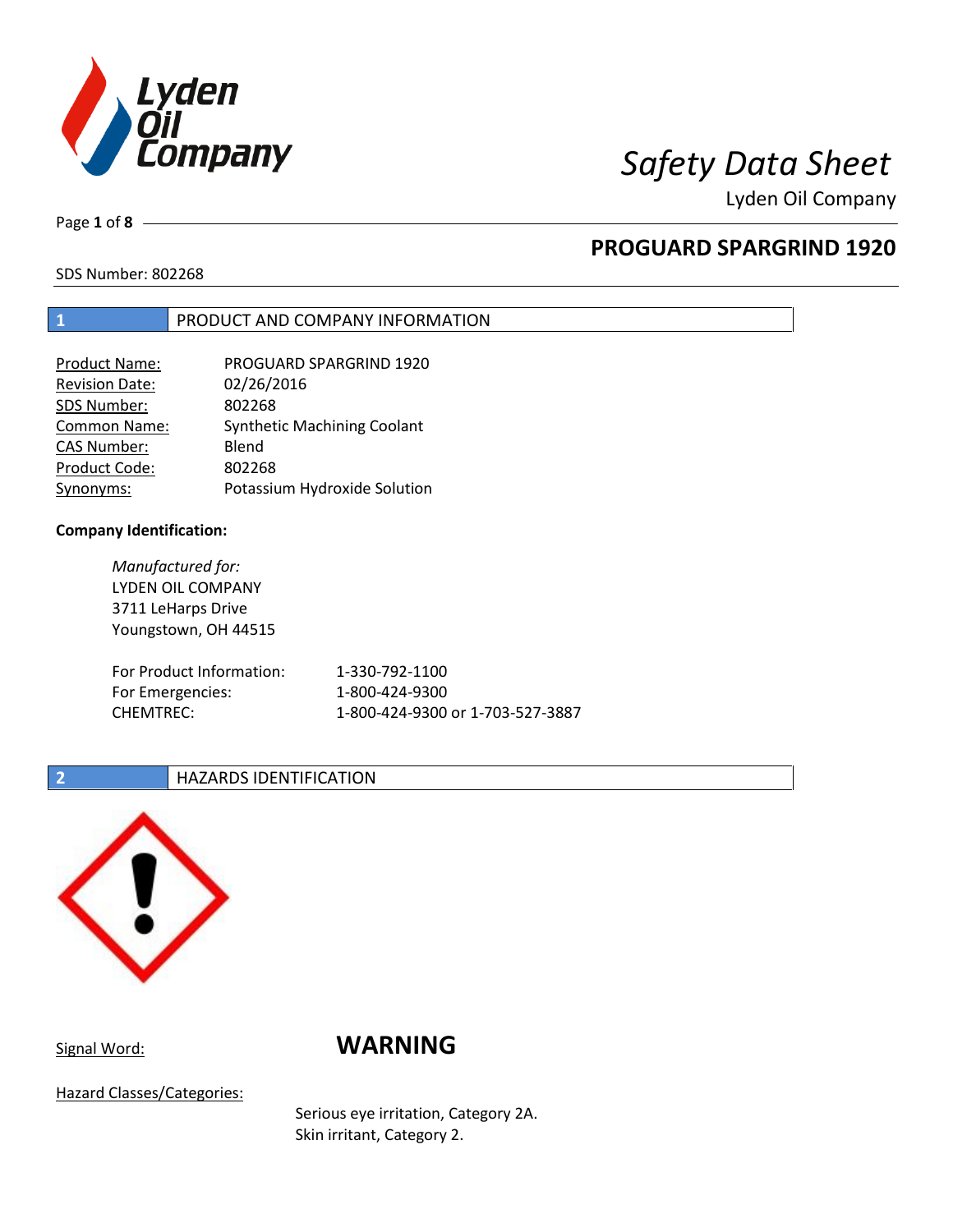

Lyden Oil Company

| Page 2 of 8                     |                                                                       |
|---------------------------------|-----------------------------------------------------------------------|
|                                 | <b>PROGUARD SPARGRIND 1920</b>                                        |
| <b>SDS Number: 802268</b>       |                                                                       |
| Hazard Statement(s):            |                                                                       |
|                                 | H319: Causes serious eye irritation.                                  |
|                                 | H315: Causes skin irritation.                                         |
| <b>Precaution Statement(s):</b> |                                                                       |
|                                 | P101: If medical advice is needed, have product container or label at |
|                                 | hand.                                                                 |
|                                 | P102: Keep out of reach of children.                                  |
|                                 | P103: Read label before use.                                          |
|                                 | P280: Wear protective gloves and eye protection.                      |
|                                 | P302+352: IF ON SKIN: Wash with plenty of soap and water.             |
|                                 | P332+313: If skin irritation occurs: Get medical advice/attention.    |
|                                 | P305+351+338: IF IN EYES: Rinse cautiously with water for several     |
|                                 | minutes. Remove contact lenses if present and easy to $do$ – continue |
|                                 | rinsing.                                                              |
|                                 | P337+313: If eye irritation persists get medical advice/attention.    |
|                                 | P362+364: Take off contaminated clothing and wash it before reuse.    |
| Other Hazard Statement(s):      |                                                                       |
|                                 | -NFPA Ratings:                                                        |
|                                 | Health = $1$                                                          |
|                                 | Fire $= 0$                                                            |
|                                 | Reactivity = $0$                                                      |
|                                 |                                                                       |

## **3** COMPOSITION / INFORMATION ON INGREDIENTS

### Ingredients:

# *Mixture of the substances listed below with nonhazardous additions.*

| <b>Chemical Name</b> | <b>CAS Number</b> | Percentage |
|----------------------|-------------------|------------|
| Triethanolamine      | $102 -$<br>-71-6  | ◝∸         |

*\*Any concentration shown as a range is to protect confidentiality or is due to batch variation.*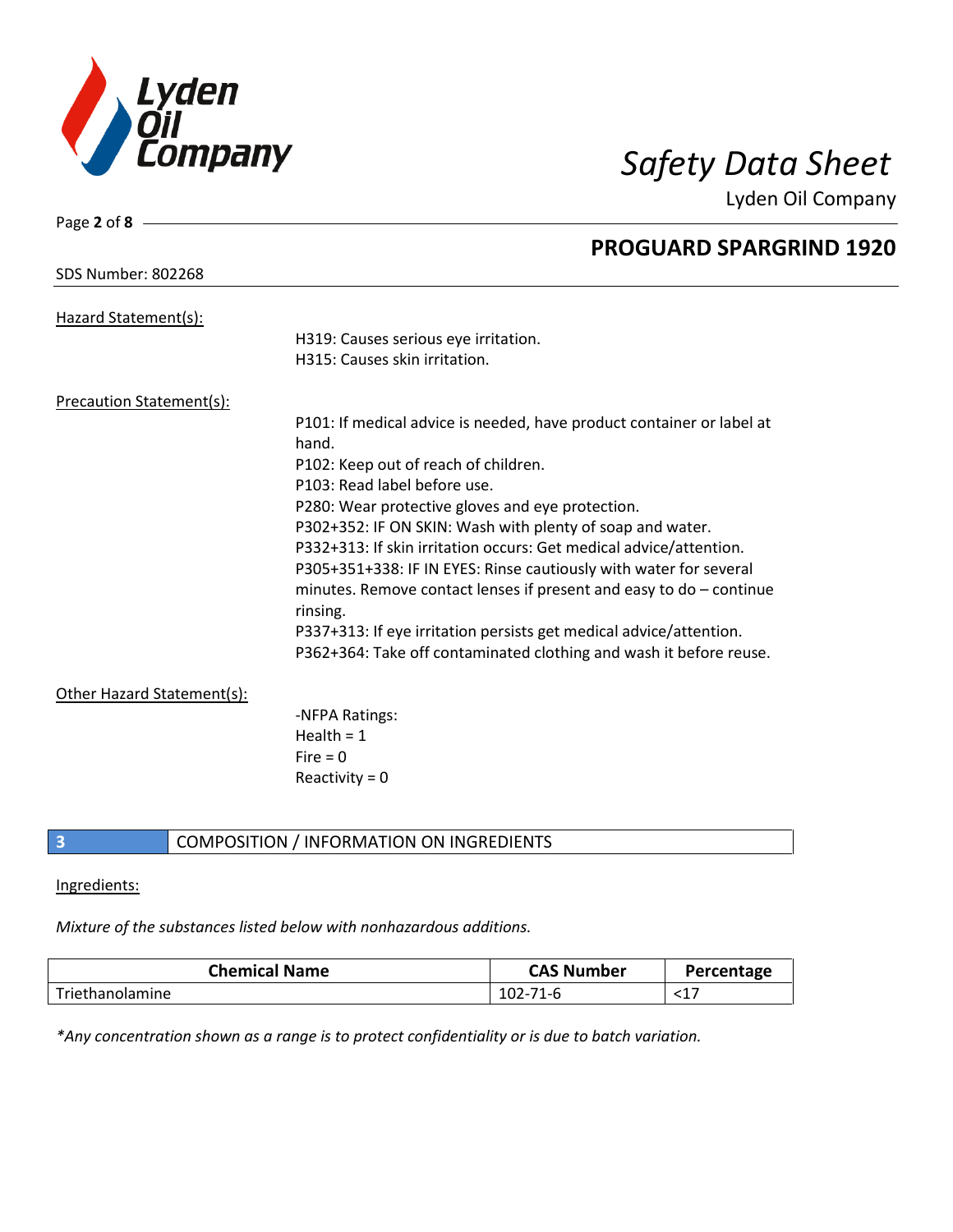

Lyden Oil Company

SDS Number: 802268

Page **3** of **8**

 $\overline{\phantom{a}}$ 

| $\overline{4}$                     | FIRST AID MEASURES                                                                                                                                                                                                                                                                                                                                                                                                |
|------------------------------------|-------------------------------------------------------------------------------------------------------------------------------------------------------------------------------------------------------------------------------------------------------------------------------------------------------------------------------------------------------------------------------------------------------------------|
| Description of First Aid Measures: |                                                                                                                                                                                                                                                                                                                                                                                                                   |
| Inhalation:                        |                                                                                                                                                                                                                                                                                                                                                                                                                   |
|                                    | Remove victim to fresh air and keep at rest in a position comfortable<br>for breathing. If the victim has difficulty breathing or tightness of the<br>chest, is dizzy, vomiting or unresponsive, give oxygen with rescue<br>breathing or CPR as required and transport to the nearest medical<br>facility.                                                                                                        |
| Skin Contact:                      |                                                                                                                                                                                                                                                                                                                                                                                                                   |
|                                    | Flush skin with water, wash with soap and water. If irritation occurs,<br>get medical attention. Remove contaminated clothing. Do not reuse<br>clothing until cleaned. If material is injected under the skin, transport<br>to the nearest medical facility for additional treatment. If redness,<br>swelling, pain and/or blisters occur, transport to the nearest medical<br>facility for additional treatment. |
| Eye Contact:                       |                                                                                                                                                                                                                                                                                                                                                                                                                   |
|                                    | Flush eyes with running water for at least 15 minutes. If redness,<br>burning, blurred vision or irritation persists, transport to nearest<br>medical facility for additional treatment.                                                                                                                                                                                                                          |
| Ingestion:                         |                                                                                                                                                                                                                                                                                                                                                                                                                   |
|                                    | Do NOT induce vomiting and obtain medical attention. Have victim<br>rinse mouth out with water. If vomiting occurs spontaneously, keep<br>head below hips to prevent aspiration.                                                                                                                                                                                                                                  |
|                                    | Symptoms and Effects, both acute and delayed:                                                                                                                                                                                                                                                                                                                                                                     |
|                                    | No further relevent data available.                                                                                                                                                                                                                                                                                                                                                                               |
| <b>Recommended Actions:</b>        |                                                                                                                                                                                                                                                                                                                                                                                                                   |
|                                    | Treat symptomatically. Call a doctor or poison                                                                                                                                                                                                                                                                                                                                                                    |

control center for guidance.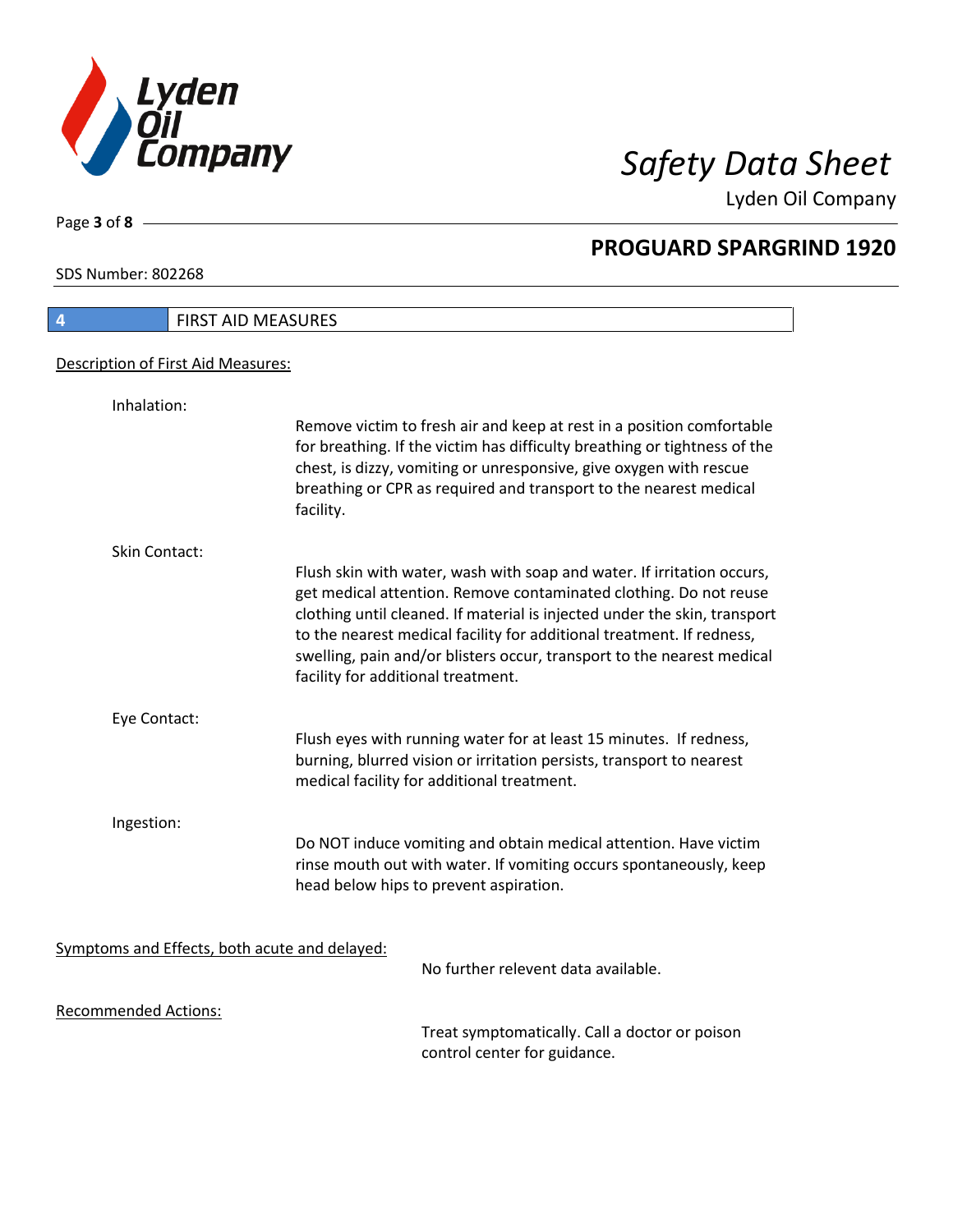

Lyden Oil Company

SDS Number: 802268

| FIRE FIGHTING MEASURES<br>5                           |                                                                                                                                                              |
|-------------------------------------------------------|--------------------------------------------------------------------------------------------------------------------------------------------------------------|
| Recommended Fire-Extinguishing Equipment:             | Use dry powder, foam, or carbon dioxide fire<br>extinguishers. Water may be ineffective in fighting<br>an oil fire unless used by experienced fire fighters. |
| Possible Hazards During a Fire:                       | The material as received will not support<br>combustion, however its residues may; therefore,<br>procedures for an oil fire should be followed.              |
| Recommendations to Firefighters:                      | Proper protective equipment including breathing<br>apparatus.                                                                                                |
| <b>ACCIDENTAL RELEASE MEASURES</b><br>$6\phantom{1}6$ |                                                                                                                                                              |
| <b>Personal Precautions:</b>                          | Avoid contact with skin, eyes, and clothing.                                                                                                                 |
| <b>Emergency Procedures:</b>                          | Contain spilled material, collect in suitable and<br>properly labeled containers.                                                                            |
| <b>Environmental Precautions:</b>                     | Do not allow to reach sewage system or any water<br>course.<br>Do not allow to enter ground waters.                                                          |
| <b>Cleanup Procedures:</b>                            |                                                                                                                                                              |

Pick up excess with inert absorbant material.

Page **4** of **8**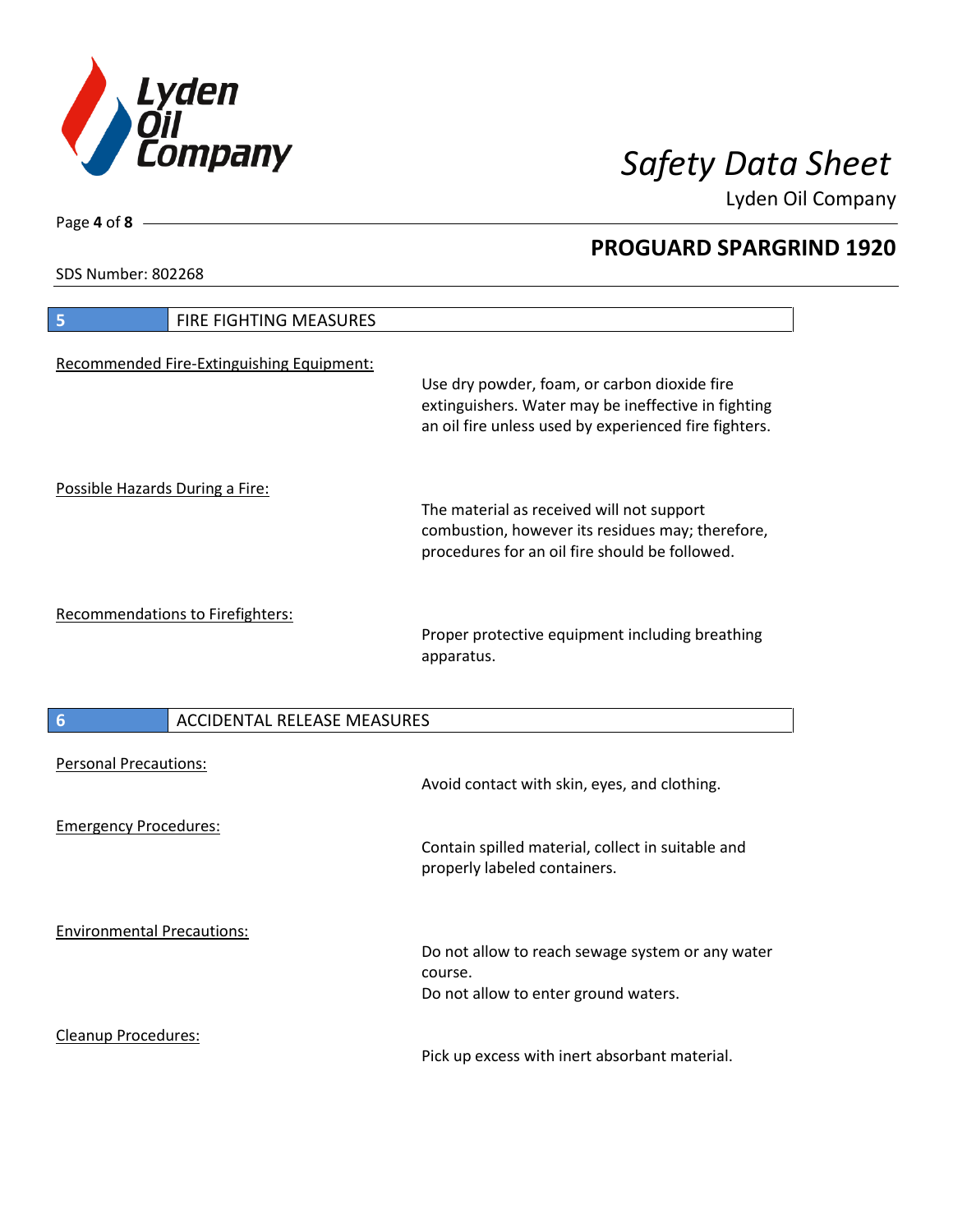

Lyden Oil Company

SDS Number: 802268

Page **5** of **8**

| 7                              | <b>HANDLING AND STORAGE</b>             |                                                                                       |
|--------------------------------|-----------------------------------------|---------------------------------------------------------------------------------------|
| <b>Handling Precautions:</b>   |                                         |                                                                                       |
|                                |                                         | Handle with care and avoid spillage on the floor.                                     |
|                                |                                         | Do not cut, weld, drill, grind, braze, or solder                                      |
|                                |                                         | container.                                                                            |
| <b>Storage Requirements:</b>   |                                         |                                                                                       |
|                                |                                         | Keep container tightly sealed.                                                        |
|                                |                                         | Keep away from sources of ignition.                                                   |
|                                |                                         |                                                                                       |
| 8                              | EXPOSURE CONTROLS / PERSONAL PROTECTION |                                                                                       |
|                                |                                         |                                                                                       |
| <b>Exposure Limits:</b>        |                                         |                                                                                       |
|                                | $-102-71-6$ Triethanolamine (<17%)      |                                                                                       |
|                                | ACGIH TWA $-$ 5mg/m <sup>3</sup>        |                                                                                       |
| <b>Engineering Controls:</b>   |                                         |                                                                                       |
|                                |                                         | All ventilation should be designed in accordance                                      |
|                                |                                         | with OSHA standard (29 CFR 1910.94).                                                  |
| Personal Protective Equipment: |                                         |                                                                                       |
|                                |                                         | Keep away from foodstuffs, beverages, and feed.                                       |
|                                |                                         | Immediately remove all soiled and contaminated                                        |
|                                |                                         | clothing.                                                                             |
|                                |                                         | Wash hands before breaks and at the end of work.<br>Avoid contact with eyes and skin. |
|                                |                                         | Use safety glasses and gloves.                                                        |
|                                |                                         |                                                                                       |
|                                |                                         |                                                                                       |
| 9                              | PHYSICAL AND CHEMICAL PROPERTIES        |                                                                                       |
| Color:                         | Golden-amber                            |                                                                                       |

Physical State: Liquid Odor: Characteristic pH: 9.1 (at 10%)

Odor Threshold: Data not available Melting Point: Case Controller Muslim Data not available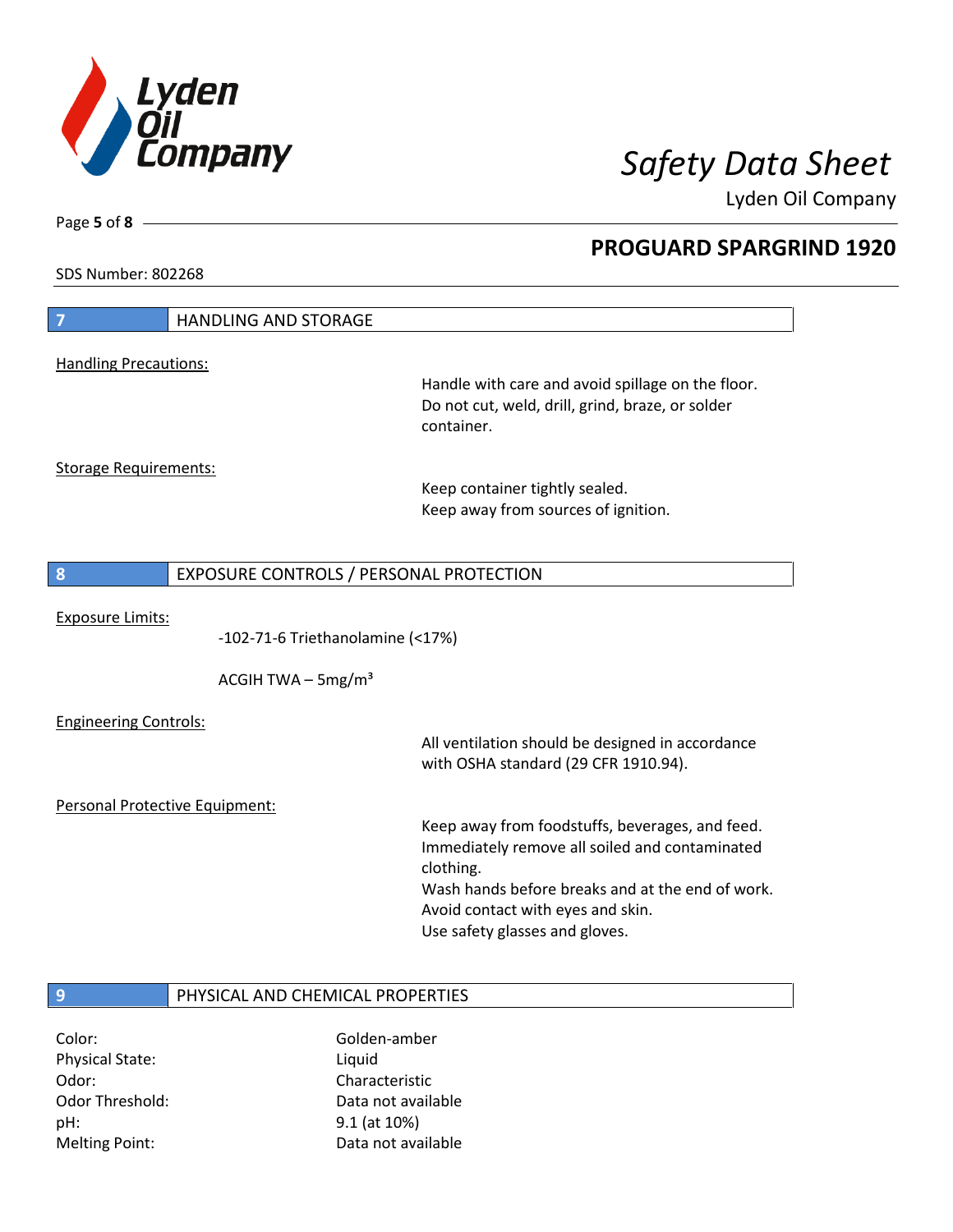

Lyden Oil Company

## SDS Number: 802268

Page **6** of **8**

| <b>Boiling Point:</b>         | $>212$ °F          |
|-------------------------------|--------------------|
| <b>Boiling Range:</b>         | Data not available |
| Flash Point:                  | Data not available |
| <b>Evaporation Rate:</b>      | <1                 |
| Flammability:                 | Data not available |
| Flammability Limits:          | Data not available |
| Vapor Pressure:               | Data not available |
| Vapor Density:                | Data not available |
| <b>Relative Density:</b>      | 1.0734             |
| Solubilities:                 | Soluble in water   |
| <b>Partition Coefficient:</b> | Data not available |
| Auto-Ignition Temperature:    | Data not available |
| Decomposition Temperature:    | Data not available |
| Viscosity:                    | Data not available |
|                               |                    |

# **10** STABILITY AND REACTIVITY

| Stability:                     | Stable under normal conditions.                                  |
|--------------------------------|------------------------------------------------------------------|
| Reactivity:                    | Not reactive under normal conditions.                            |
| Conditions to Avoid:           | Extreme temperature, sparks, open flame, and<br>direct sunlight. |
| <b>Hazardous Reactions:</b>    | No known hazardous reactions.                                    |
| Incompatible Materials:        | Strong oxidizers and strong reducing agents.                     |
| <b>Decomposition Products:</b> | Oxides of carbon, nitrogen, phosphorus, and<br>hydrogen.         |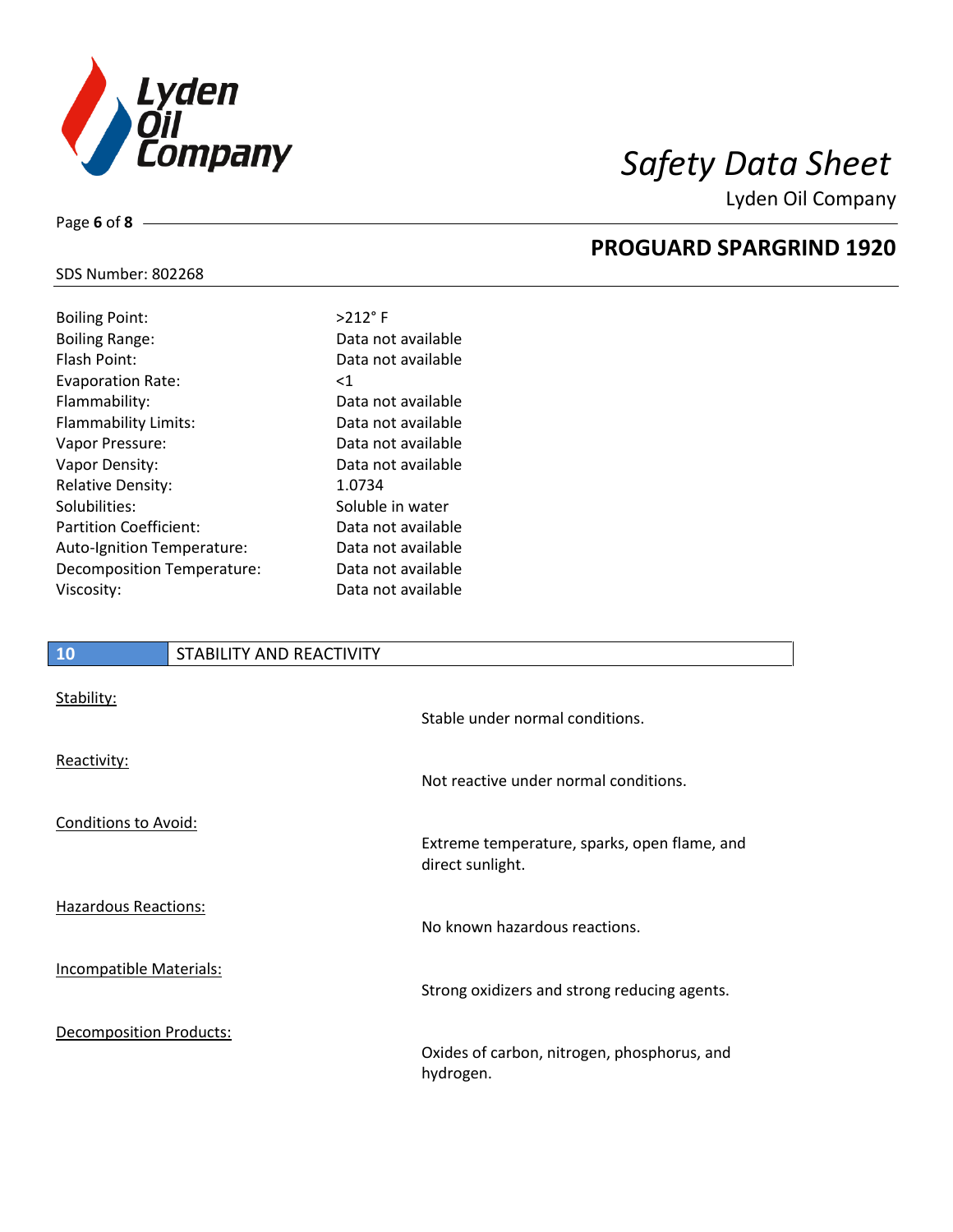

Lyden Oil Company

SDS Number: 802268

Page **7** of **8**

| <b>11</b>                      | <b>TOXICOLOGICAL INFORMATION</b>                     |                                                                                                                           |
|--------------------------------|------------------------------------------------------|---------------------------------------------------------------------------------------------------------------------------|
| Routes of Exposure:            |                                                      |                                                                                                                           |
|                                |                                                      | Skin and eye contact are the primary routes of<br>exposure although exposure may occur following<br>accidental ingestion. |
| <b>Exposure Effects:</b>       |                                                      | This mixture can cause irritation to skin and<br>irritation, redness to the eyes.                                         |
| <b>Measures of Toxicity:</b>   |                                                      | No test data available.                                                                                                   |
|                                | Carcinogenic/Mutagenic Precautions:                  | Non-carcinogenic and not expected to be<br>mutagentic.                                                                    |
| $12$                           | <b>ECOLOGICAL INFORMATION</b>                        |                                                                                                                           |
| <b>Ecological Precautions:</b> |                                                      | Avoid exposing to the environment.                                                                                        |
| <b>Ecological Effects:</b>     | No specific environmental or aquatic data available. |                                                                                                                           |
| <b>13</b>                      | <b>DISPOSAL CONSIDERATIONS</b>                       |                                                                                                                           |
| Disposal Methods:              |                                                      | Dispose of waste material in accordance with all<br>local, state, and federal requirements.                               |
| Disposal Containers:           |                                                      | Use properly approved container for disposal.                                                                             |
| <b>Special Precautions:</b>    |                                                      | Do not flush to surface waters or drains.                                                                                 |